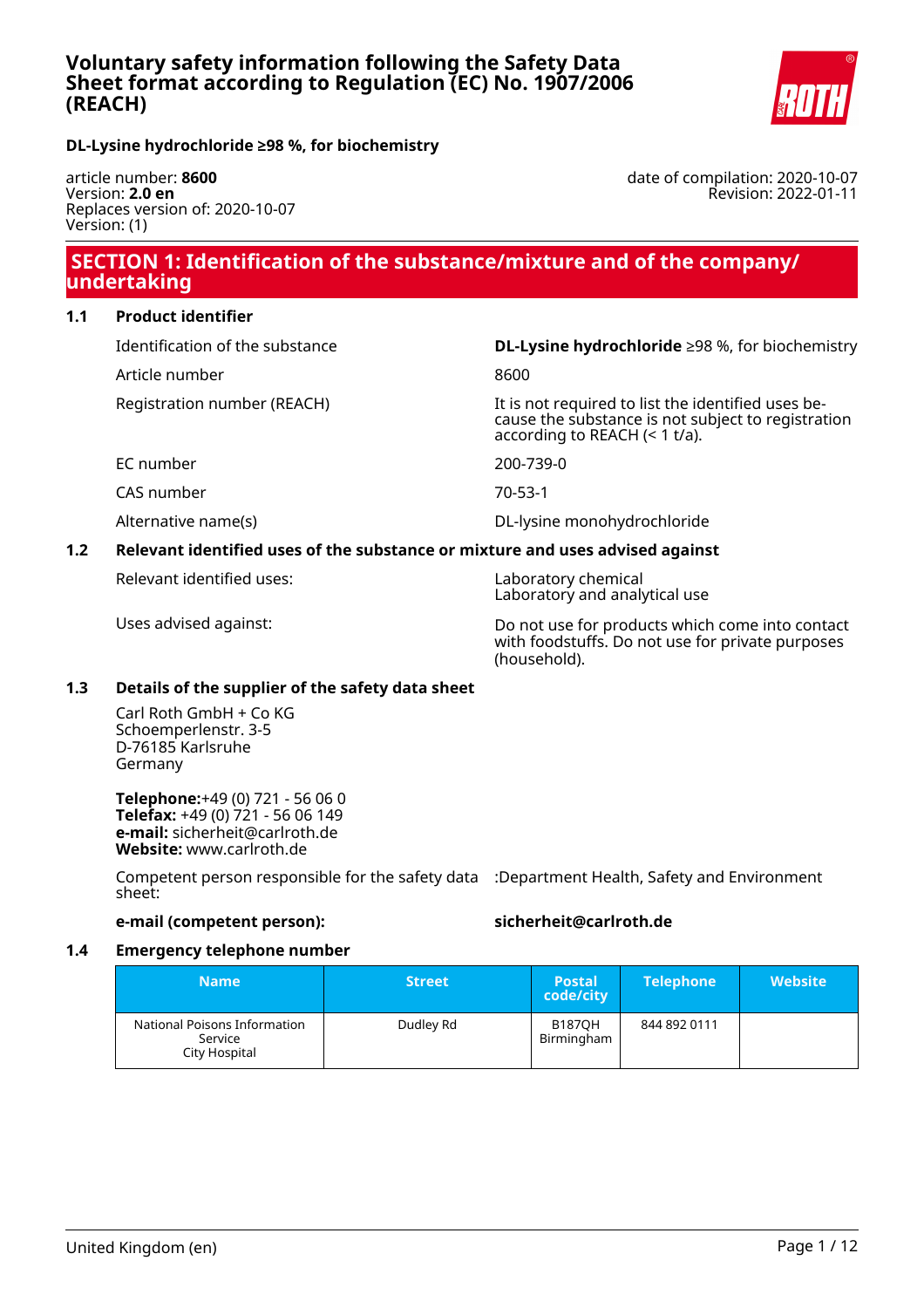

**DL-Lysine hydrochloride ≥98 %, for biochemistry**

article number: **8600**

# **SECTION 2: Hazards identification**

**2.1 Classification of the substance or mixture**

### **Classification according to Regulation (EC) No 1272/2008 (CLP)**

This substance does not meet the criteria for classification in accordance with Regulation No 1272/ 2008/EC.

### **2.2 Label elements**

# **Labelling according to Regulation (EC) No 1272/2008 (CLP)**

not required

### **2.3 Other hazards**

### **Results of PBT and vPvB assessment**

According to the results of its assessment, this substance is not a PBT or a vPvB.

# **SECTION 3: Composition/information on ingredients**

**3.1 Substances**

| Name of substance | DL-Lysine hydrochloride     |
|-------------------|-----------------------------|
| Molecular formula | $C_6H_{14}N_2O_2 \cdot HCl$ |
| Molar mass        | 182,7 $9/_{\text{mol}}$     |
| CAS No            | $70 - 53 - 1$               |
| EC No             | 200-739-0                   |

# **SECTION 4: First aid measures**

### **4.1 Description of first aid measures**



### **General notes**

No special measures are necessary.

### **Following inhalation**

Provide fresh air.

# **Following skin contact**

Rinse skin with water/shower.

### **Following eye contact**

Rinse cautiously with water for several minutes.

### **Following ingestion**

Rinse mouth. Call a doctor if you feel unwell.

### **4.2 Most important symptoms and effects, both acute and delayed**

Symptoms and effects are not known to date.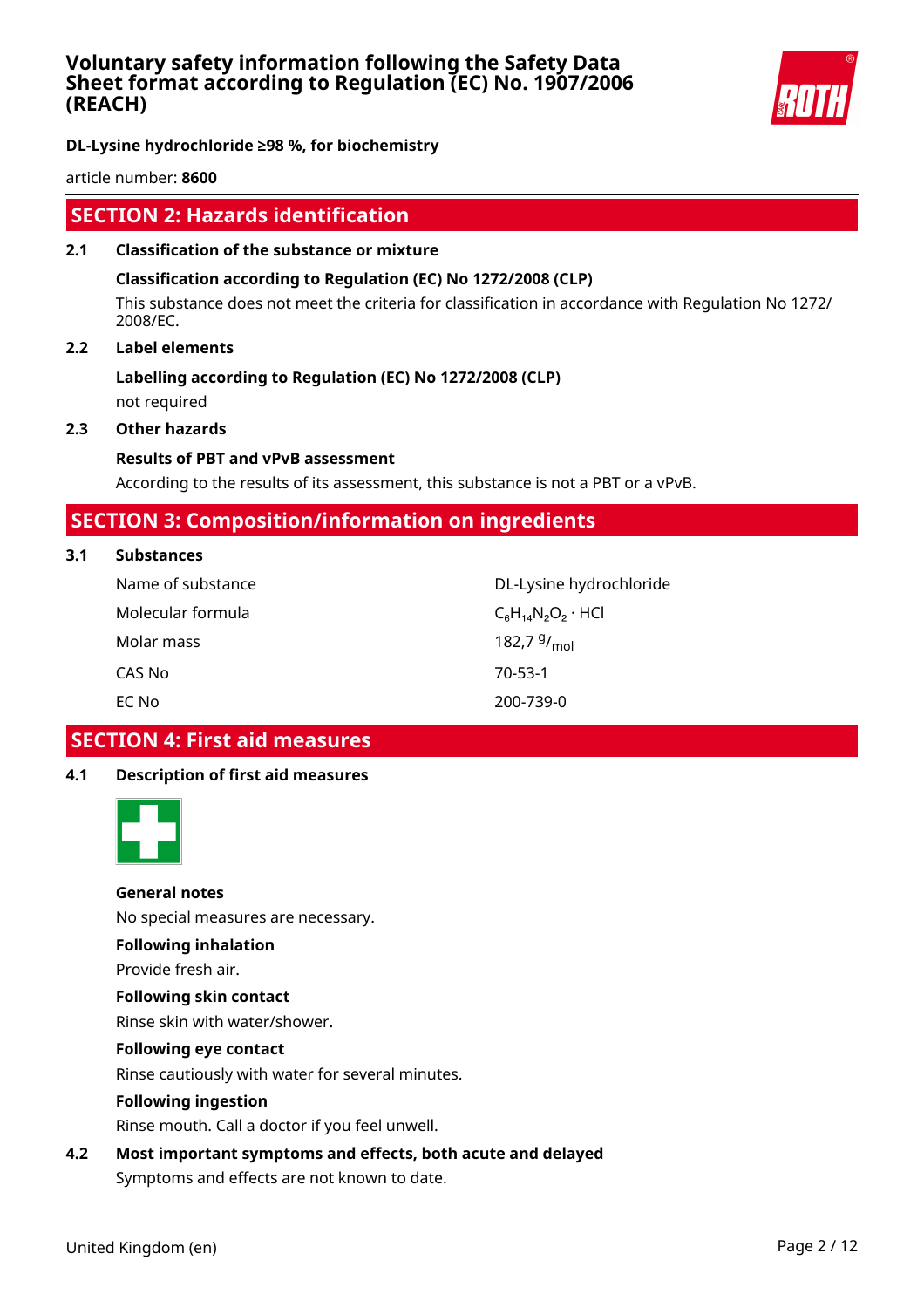

**DL-Lysine hydrochloride ≥98 %, for biochemistry**

article number: **8600**

### **4.3 Indication of any immediate medical attention and special treatment needed** none

# **SECTION 5: Firefighting measures**

### **5.1 Extinguishing media**



### **Suitable extinguishing media**

co-ordinate firefighting measures to the fire surroundings water, foam, dry extinguishing powder, ABC-powder

### **Unsuitable extinguishing media**

water jet

### **5.2 Special hazards arising from the substance or mixture**

Combustible.

### **Hazardous combustion products**

In case of fire may be liberated: Nitrogen oxides (NOx), Carbon monoxide (CO), Carbon dioxide (CO₂)

#### **5.3 Advice for firefighters**

In case of fire and/or explosion do not breathe fumes. Fight fire with normal precautions from a reasonable distance. Wear self-contained breathing apparatus.

# **SECTION 6: Accidental release measures**

#### **6.1 Personal precautions, protective equipment and emergency procedures**



#### **For non-emergency personnel**

No special measures are necessary.

### **6.2 Environmental precautions**

Keep away from drains, surface and ground water.

### **6.3 Methods and material for containment and cleaning up**

#### **Advice on how to contain a spill**

Covering of drains. Take up mechanically.

### **Advice on how to clean up a spill**

Take up mechanically.

### **Other information relating to spills and releases**

Place in appropriate containers for disposal.

#### **6.4 Reference to other sections**

Hazardous combustion products: see section 5. Personal protective equipment: see section 8. Incompatible materials: see section 10. Disposal considerations: see section 13.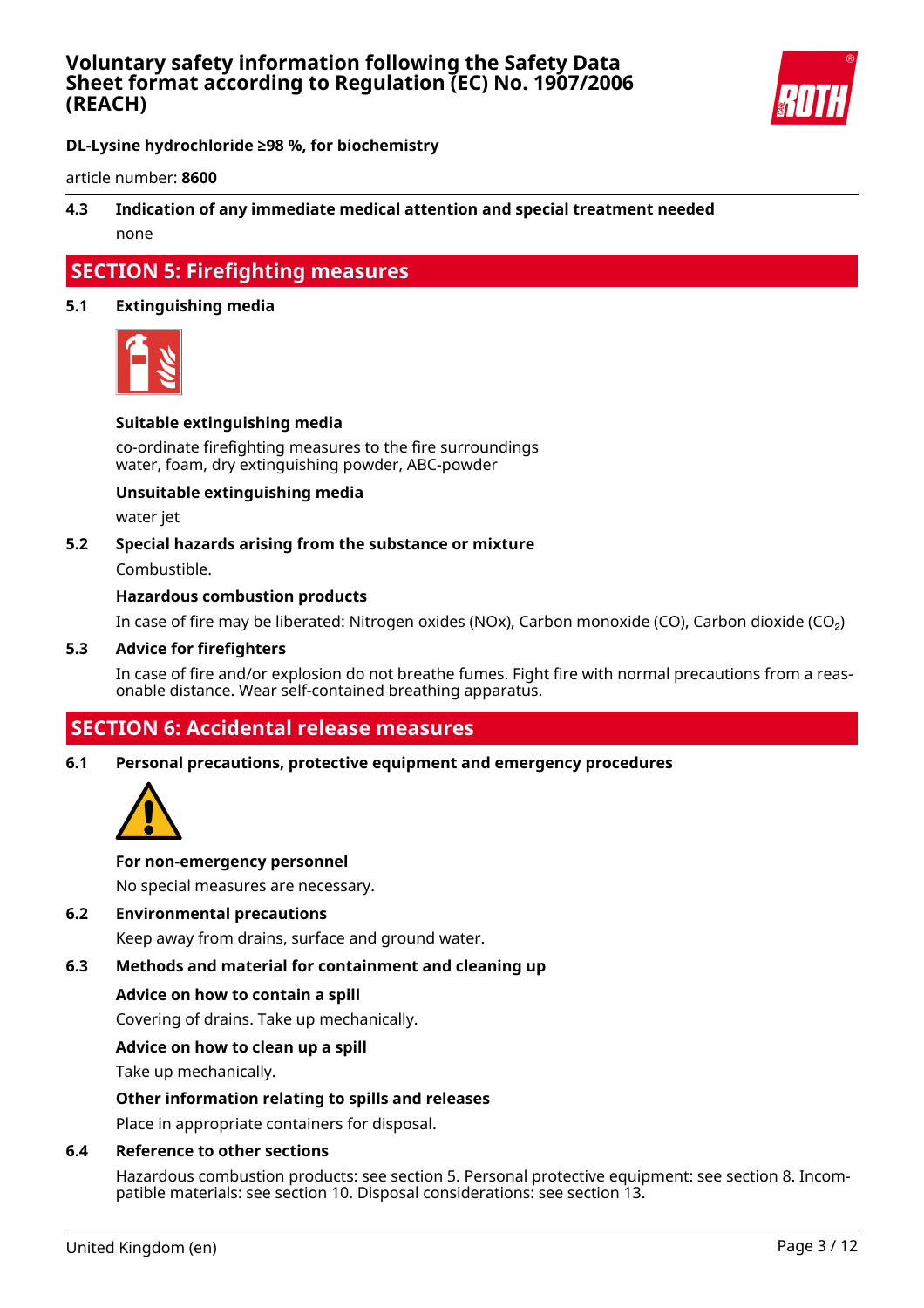

**DL-Lysine hydrochloride ≥98 %, for biochemistry**

article number: **8600**

# **SECTION 7: Handling and storage**

- **7.1 Precautions for safe handling** No special measures are necessary. **Advice on general occupational hygiene** Keep away from food, drink and animal feedingstuffs.
- **7.2 Conditions for safe storage, including any incompatibilities**

Store in a dry place. Keep in a cool place.

**Incompatible substances or mixtures**

Observe hints for combined storage.

**Consideration of other advice:**

**Specific designs for storage rooms or vessels**

Recommended storage temperature: 2 – 8 °C

**7.3 Specific end use(s)** No information available.

# **SECTION 8: Exposure controls/personal protection**

### **8.1 Control parameters**

### **National limit values**

### **Occupational exposure limit values (Workplace Exposure Limits)**

This information is not available.

### **8.2 Exposure controls**

### **Individual protection measures (personal protective equipment)**

### **Eye/face protection**



Use safety goggle with side protection.

**Skin protection**



### **• hand protection**

Wear suitable gloves. Chemical protection gloves are suitable, which are tested according to EN 374.

### **• type of material**

NBR (Nitrile rubber)

### **• material thickness**

>0,11 mm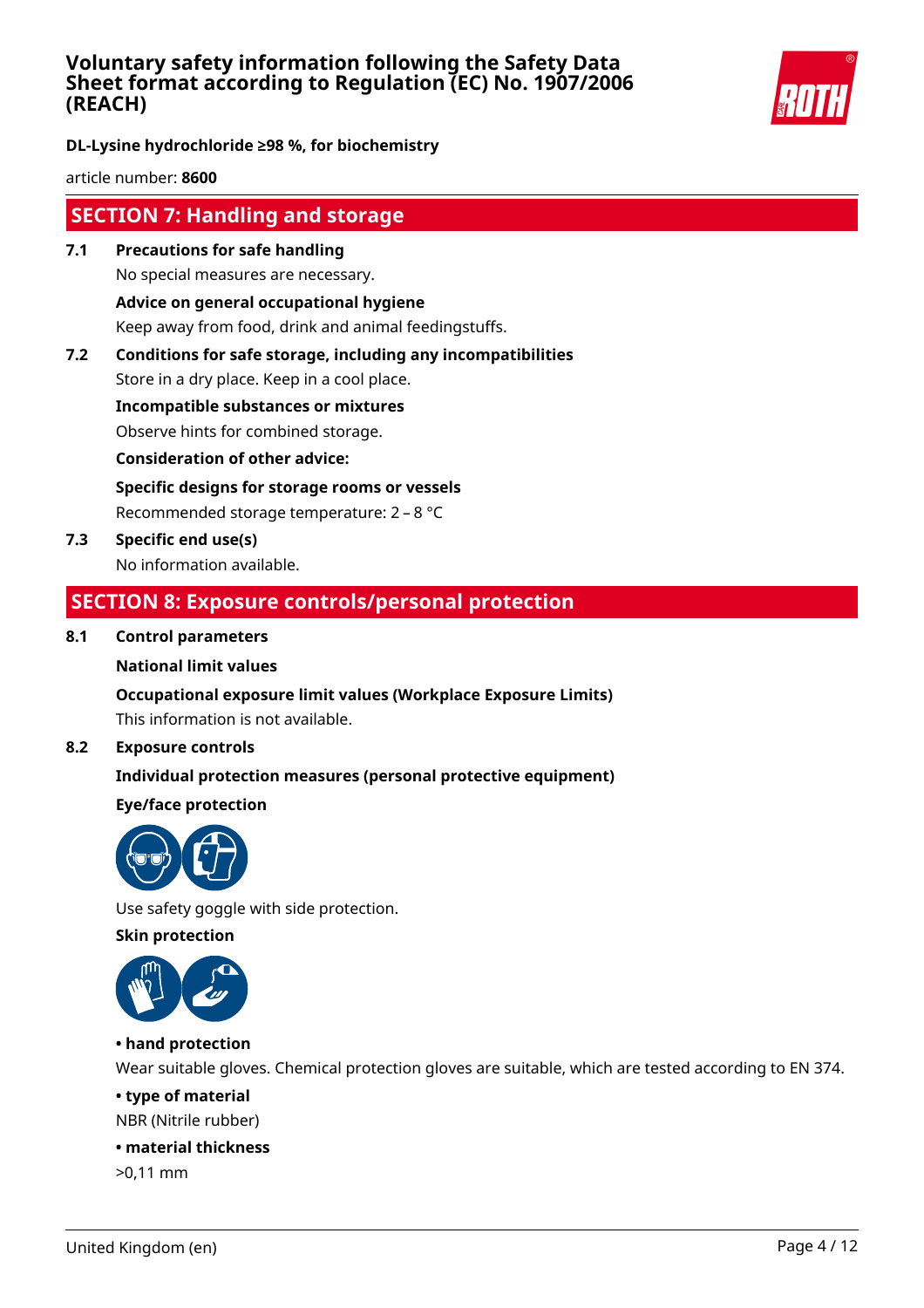

### **DL-Lysine hydrochloride ≥98 %, for biochemistry**

article number: **8600**

### **• breakthrough times of the glove material**

>480 minutes (permeation: level 6)

#### **• other protection measures**

Take recovery periods for skin regeneration. Preventive skin protection (barrier creams/ointments) is recommended.

#### **Respiratory protection**



Respiratory protection necessary at: Dust formation. Particulate filter device (EN 143). P1 (filters at least 80 % of airborne particles, colour code: White).

#### **Environmental exposure controls**

Keep away from drains, surface and ground water.

## **SECTION 9: Physical and chemical properties**

### **9.1 Information on basic physical and chemical properties**

| Physical state                                              | solid                                                        |
|-------------------------------------------------------------|--------------------------------------------------------------|
| Form                                                        | powder, crystalline                                          |
| Colour                                                      | white                                                        |
| Odour                                                       | odourless                                                    |
| Melting point/freezing point                                | $265 - 270$ °C                                               |
| Boiling point or initial boiling point and boiling<br>range | not determined                                               |
| Flammability                                                | this material is combustible, but will not ignite<br>readily |
| Lower and upper explosion limit                             | not determined                                               |
| Flash point                                                 | not applicable                                               |
| Auto-ignition temperature                                   | not determined                                               |
| Decomposition temperature                                   | not relevant                                                 |
| pH (value)                                                  | not applicable                                               |
| Kinematic viscosity                                         | not relevant                                                 |
| Solubility(ies)                                             |                                                              |
| Water solubility                                            | not determined                                               |
| Partition coefficient                                       |                                                              |
| Partition coefficient n-octanol/water (log value):          | this information is not available                            |
| Vapour pressure                                             | not determined                                               |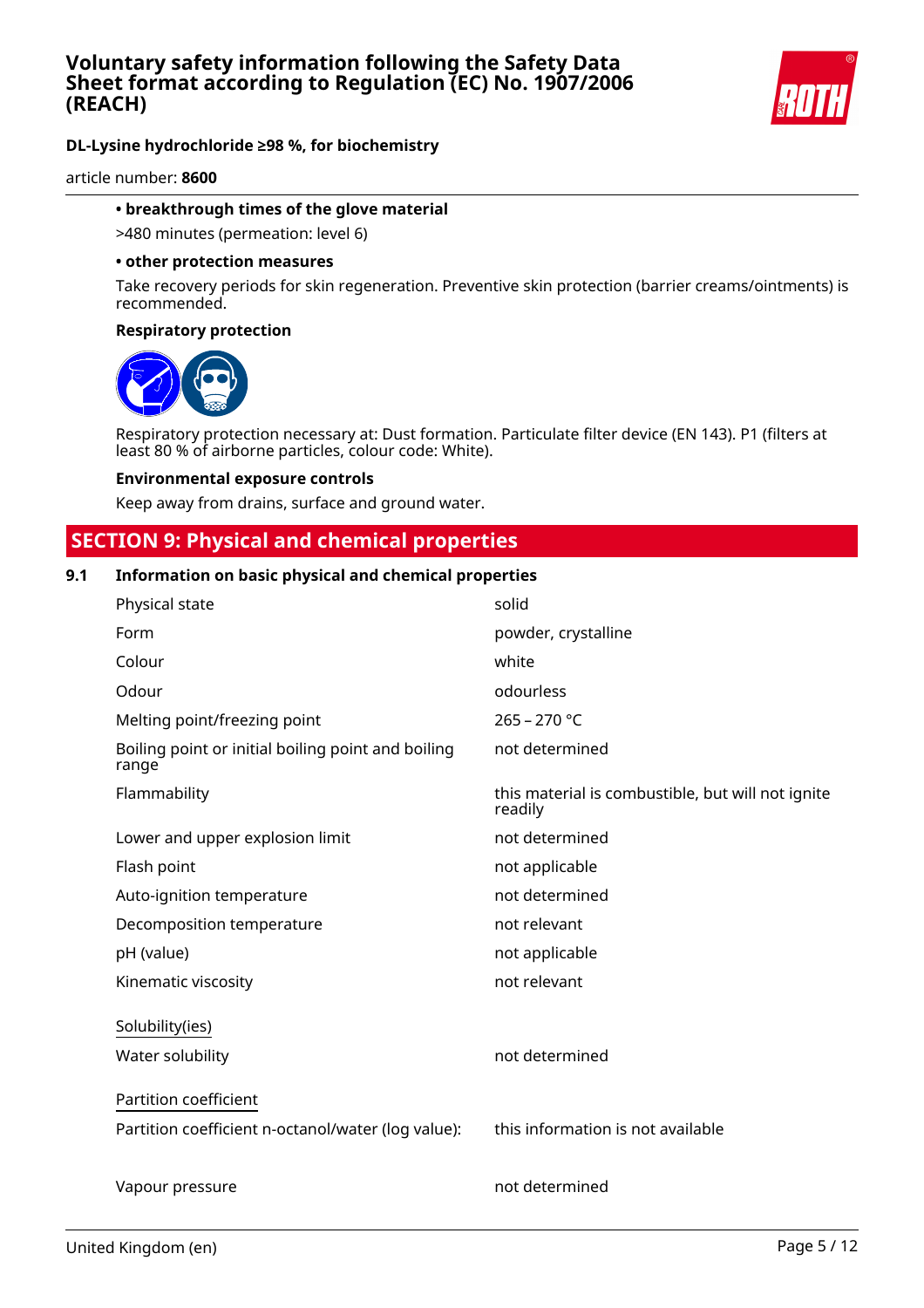

### **DL-Lysine hydrochloride ≥98 %, for biochemistry**

article number: **8600**

|     | Density and/or relative density                        |                                                                |
|-----|--------------------------------------------------------|----------------------------------------------------------------|
|     | Density                                                | not determined                                                 |
|     | Relative vapour density                                | information on this property is not available                  |
|     | Particle characteristics                               | No data available.                                             |
|     | Other safety parameters                                |                                                                |
|     | Oxidising properties                                   | none                                                           |
| 9.2 | <b>Other information</b>                               |                                                                |
|     | Information with regard to physical hazard<br>classes: | hazard classes acc. to GHS<br>(physical hazards): not relevant |
|     | Other safety characteristics:                          | There is no additional information.                            |

# **SECTION 10: Stability and reactivity**

### **10.1 Reactivity**

The product in the delivered form is not dust explosion capable; the enrichment of fine dust however leads to the danger of dust explosion.

### **10.2 Chemical stability**

The material is stable under normal ambient and anticipated storage and handling conditions of temperature and pressure.

### **10.3 Possibility of hazardous reactions**

**Violent reaction with:** strong oxidiser

### **10.4 Conditions to avoid**

There are no specific conditions known which have to be avoided.

### **10.5 Incompatible materials**

There is no additional information.

### **10.6 Hazardous decomposition products**

Hazardous combustion products: see section 5.

# **SECTION 11: Toxicological information**

### **11.1 Information on hazard classes as defined in Regulation (EC) No 1272/2008**

### **Classification according to GHS (1272/2008/EC, CLP)**

This substance does not meet the criteria for classification in accordance with Regulation No 1272/ 2008/EC.

### **Acute toxicity**

Shall not be classified as acutely toxic.

### **Skin corrosion/irritation**

Shall not be classified as corrosive/irritant to skin.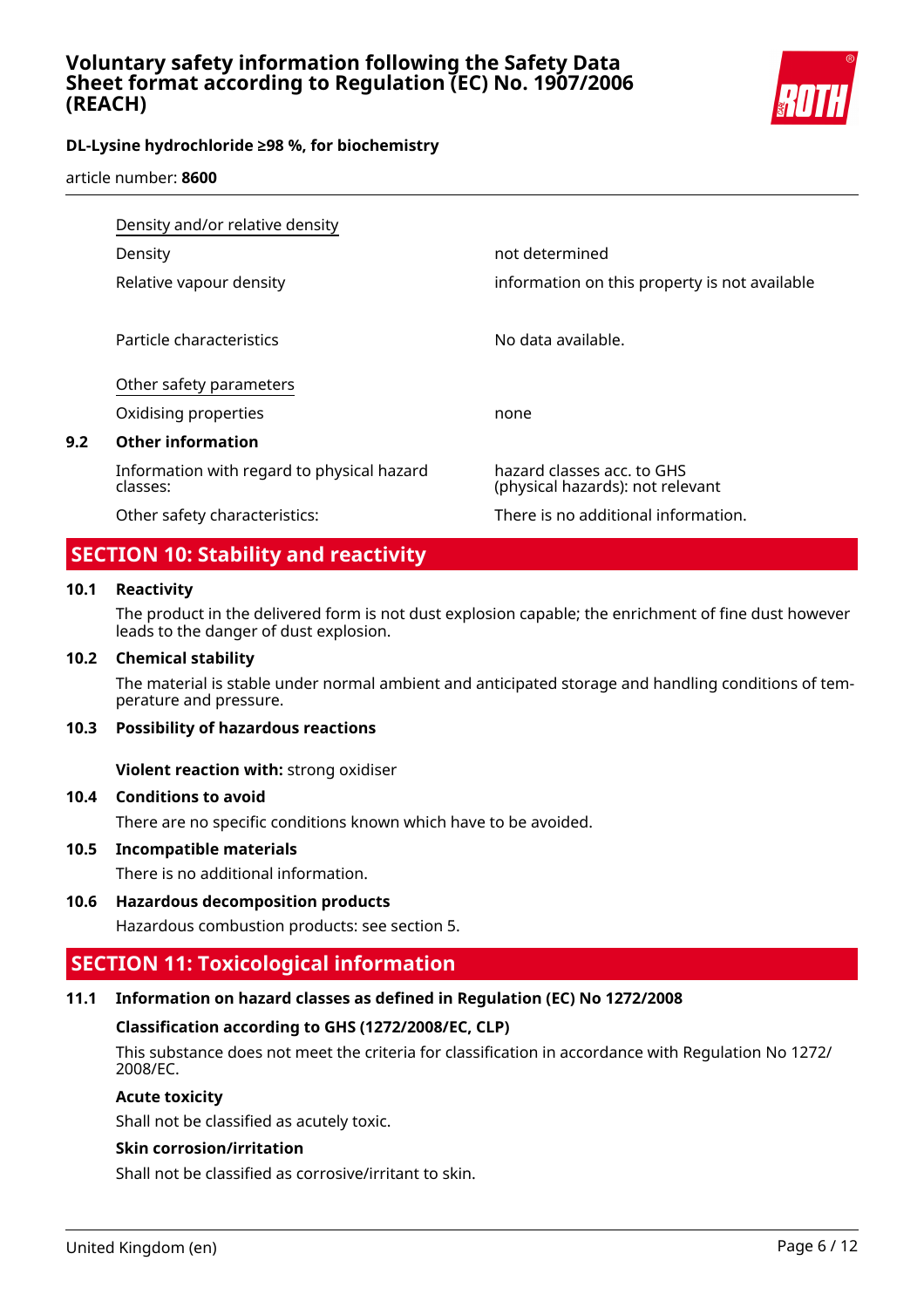

### **DL-Lysine hydrochloride ≥98 %, for biochemistry**

article number: **8600**

# **Serious eye damage/eye irritation**

Shall not be classified as seriously damaging to the eye or eye irritant.

### **Respiratory or skin sensitisation**

Shall not be classified as a respiratory or skin sensitiser.

### **Germ cell mutagenicity**

Shall not be classified as germ cell mutagenic.

### **Carcinogenicity**

Shall not be classified as carcinogenic.

### **Reproductive toxicity**

Shall not be classified as a reproductive toxicant.

### **Specific target organ toxicity - single exposure**

Shall not be classified as a specific target organ toxicant (single exposure).

### **Specific target organ toxicity - repeated exposure**

Shall not be classified as a specific target organ toxicant (repeated exposure).

### **Aspiration hazard**

Shall not be classified as presenting an aspiration hazard.

### **Symptoms related to the physical, chemical and toxicological characteristics**

### **• If swallowed**

Data are not available.

**• If in eyes**

Data are not available.

### **• If inhaled**

Data are not available.

### **• If on skin**

Data are not available.

### **• Other information**

Health effects are not known. This information is based upon the present state of our knowledge.

# **11.2 Endocrine disrupting properties**

Not listed.

### **11.3 Information on other hazards**

There is no additional information.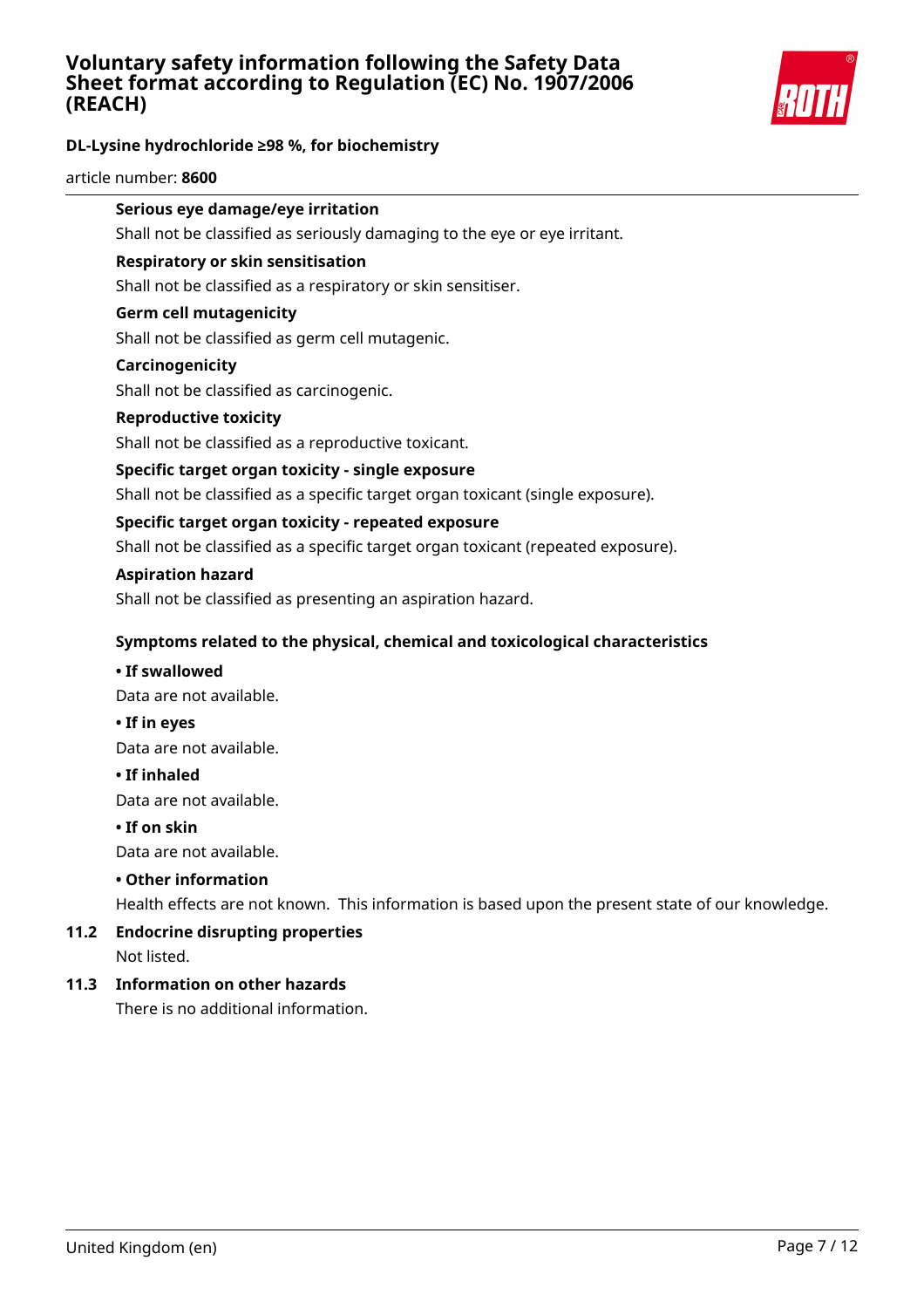

**DL-Lysine hydrochloride ≥98 %, for biochemistry**

article number: **8600**

# **SECTION 12: Ecological information**

### **12.1 Toxicity**

Shall not be classified as hazardous to the aquatic environment.

### **Biodegradation**

Data are not available.

### **12.2 Process of degradability**

Theoretical Oxygen Demand with nitrification: 1,599  $mg/m<sub>on</sub>$ Theoretical Oxygen Demand: 1,226 mg/<sub>mg</sub> Theoretical Carbon Dioxide:  $1,446$ <sup>mg</sup>/<sub>mg</sub>

#### **12.3 Bioaccumulative potential**

Data are not available.

#### **12.4 Mobility in soil**

Data are not available.

### **12.5 Results of PBT and vPvB assessment** Data are not available.

### **12.6 Endocrine disrupting properties** Not listed.

**12.7 Other adverse effects**

Data are not available.

# **SECTION 13: Disposal considerations**

#### **13.1 Waste treatment methods**



Consult the appropriate local waste disposal expert about waste disposal.

### **Sewage disposal-relevant information**

Do not empty into drains.

### **13.2 Relevant provisions relating to waste**

The allocation of waste identity numbers/waste descriptions must be carried out according to the EEC, specific to the industry and process. Waste catalogue ordinance (Germany).

#### **13.3 Remarks**

Waste shall be separated into the categories that can be handled separately by the local or national waste management facilities. Please consider the relevant national or regional provisions.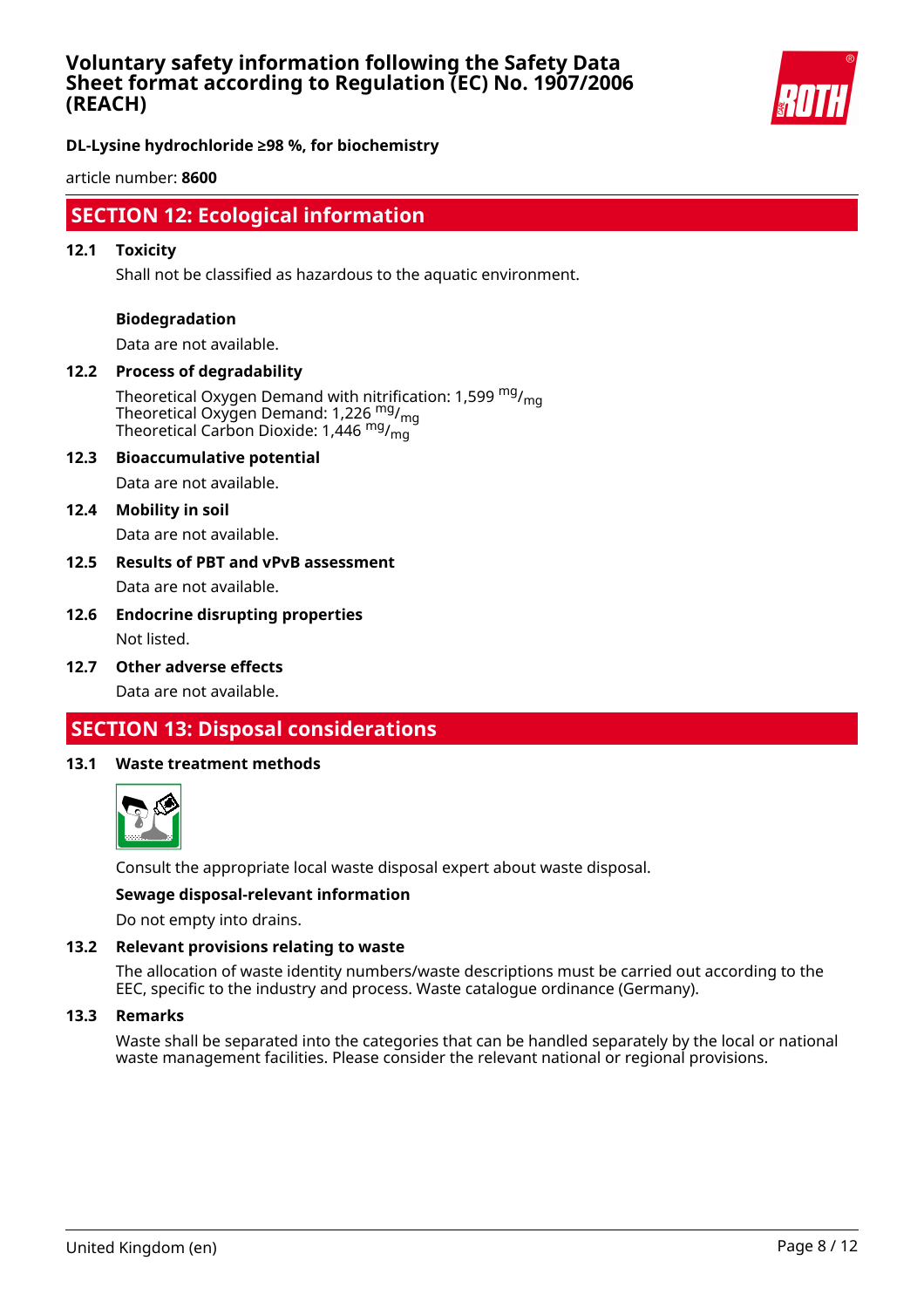

**DL-Lysine hydrochloride ≥98 %, for biochemistry**

article number: **8600**

# **SECTION 14: Transport information**

- **14.1 UN number or ID number not subject to transport regulations**
- **14.2 UN proper shipping name** not assigned
- **14.3 Transport hazard class(es)** none
- **14.4 Packing group not assigned**
- 

**14.5 Environmental hazards** non-environmentally hazardous acc. to the dangerous goods regulations

- **14.6 Special precautions for user** There is no additional information.
- **14.7 Maritime transport in bulk according to IMO instruments** The cargo is not intended to be carried in bulk.
- **14.8 Information for each of the UN Model Regulations**

## **Transport of dangerous goods by road, rail and inland waterway (ADR/RID/ADN) - Additional information**

Not subject to ADR, RID and ADN.

**International Maritime Dangerous Goods Code (IMDG) - Additional information** Not subject to IMDG.

**International Civil Aviation Organization (ICAO-IATA/DGR) - Additional information** Not subject to ICAO-IATA.

# **SECTION 15: Regulatory information**

### **15.1 Safety, health and environmental regulations/legislation specific for the substance or mixture**

**Relevant provisions of the European Union (EU)**

### **Restrictions according to REACH, Annex XVII**

not listed

### **List of substances subject to authorisation (REACH, Annex XIV)/SVHC - candidate list** Not listed.

**Seveso Directive**

| 2012/18/EU (Seveso III) |                                       |                                                                                            |              |  |  |
|-------------------------|---------------------------------------|--------------------------------------------------------------------------------------------|--------------|--|--|
| <b>No</b>               | Dangerous substance/hazard categories | Qualifying quantity (tonnes) for the application of lower and upper-tier re-<br>quirements | <b>Notes</b> |  |  |
|                         | not assigned                          |                                                                                            |              |  |  |

### **Deco-Paint Directive**

**Industrial Emissions Directive (IED)**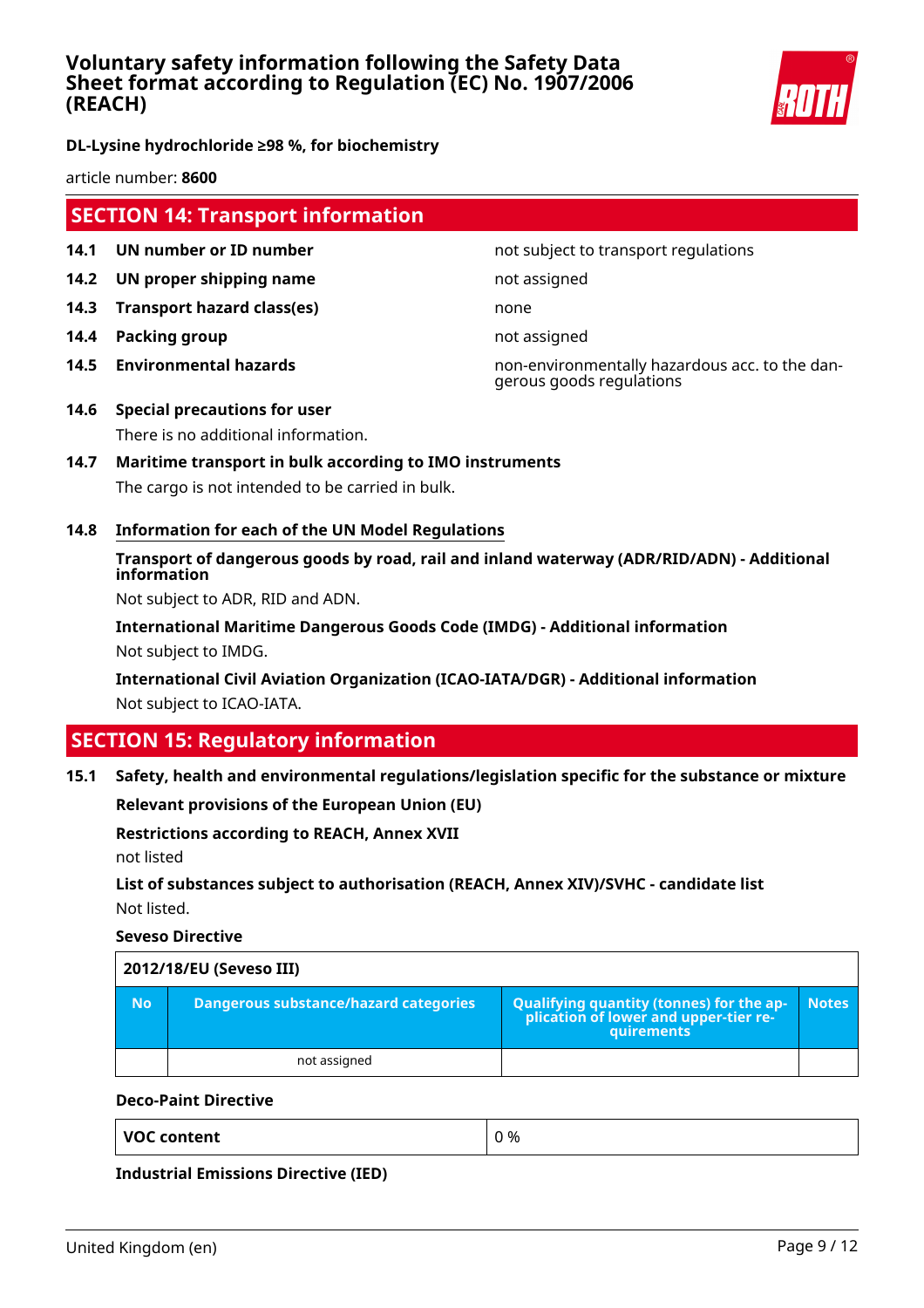

### **DL-Lysine hydrochloride ≥98 %, for biochemistry**

article number: **8600**

| <b>VOC content</b> | %<br><b>.</b><br>v |
|--------------------|--------------------|

### **Directive on the restriction of the use of certain hazardous substances in electrical and electronic equipment (RoHS)**

not listed

### **Regulation concerning the establishment of a European Pollutant Release and Transfer Register (PRTR)**

not listed

### **Water Framework Directive (WFD)**

| List of pollutants (WFD) |                                                                                                            |               |           |                |
|--------------------------|------------------------------------------------------------------------------------------------------------|---------------|-----------|----------------|
| Name of substance        | <b>Name acc. to inventory</b>                                                                              | <b>CAS No</b> | Listed in | <b>Remarks</b> |
| DL-Lysine hydrochloride  | Organohalogen compounds and<br>substances which may form such<br>compounds in the aquatic envir-<br>onment |               | A)        |                |

**Legend**

A) Indicative list of the main pollutants

### **Regulation on the marketing and use of explosives precursors**

not listed

### **Regulation on drug precursors**

not listed

### **Regulation on substances that deplete the ozone layer (ODS)**

not listed

### **Regulation concerning the export and import of hazardous chemicals (PIC)**

not listed

### **Regulation on persistent organic pollutants (POP)**

not listed

### **Other information**

Directive 94/33/EC on the protection of young people at work. Observe employment restrictions under the Maternity Protection Directive (92/85/EEC) for expectant or nursing mothers.

### **National inventories**

| <b>Country</b> | <b>Inventory</b> | <b>Status</b>       |
|----------------|------------------|---------------------|
| AU             | <b>AICS</b>      | substance is listed |
| CA             | <b>DSL</b>       | substance is listed |
| <b>CN</b>      | <b>IECSC</b>     | substance is listed |
| EU             | <b>ECSI</b>      | substance is listed |
| EU             | REACH Reg.       | substance is listed |
| <b>KR</b>      | KECI             | substance is listed |
| <b>PH</b>      | <b>PICCS</b>     | substance is listed |
|                |                  |                     |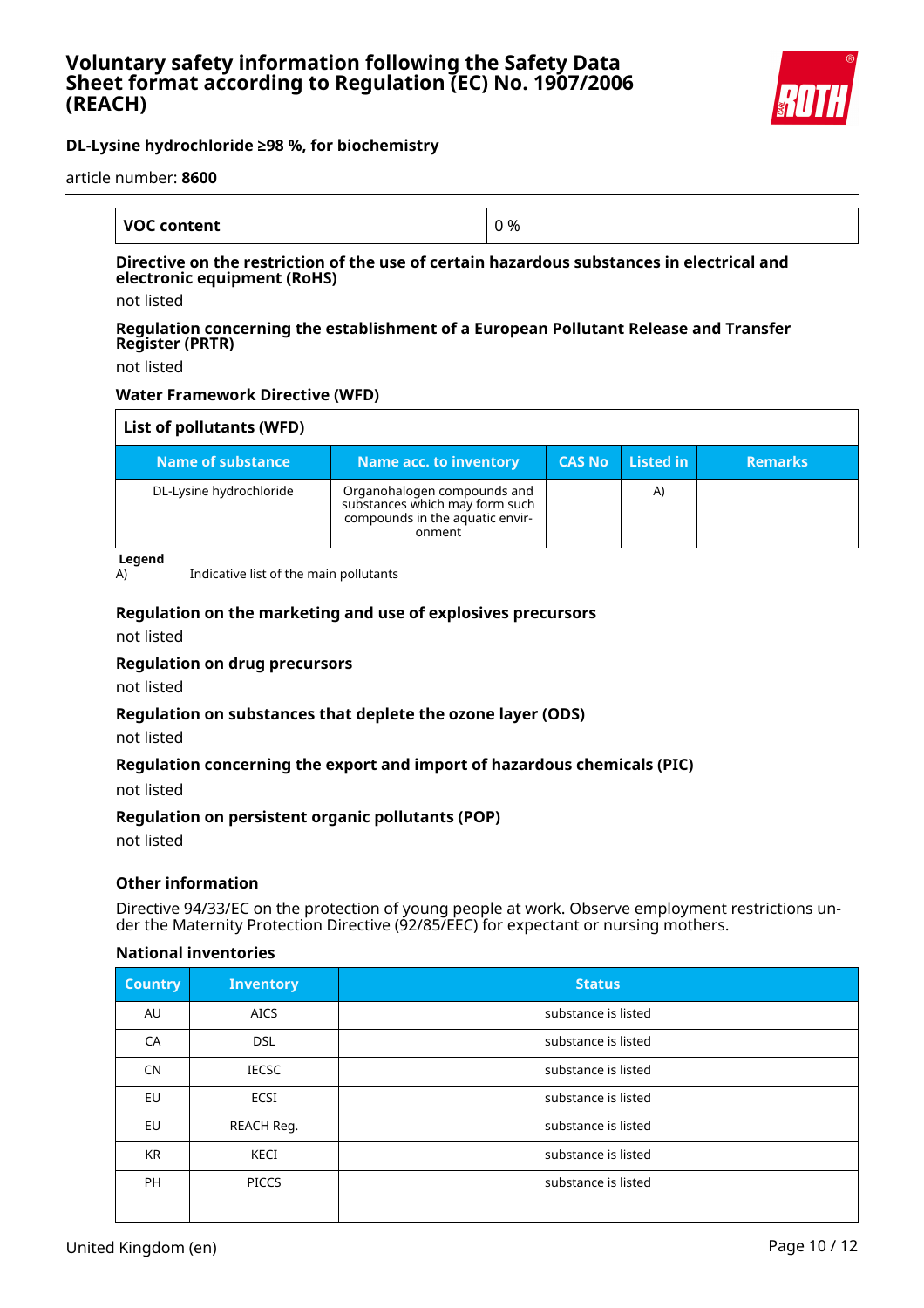

# **DL-Lysine hydrochloride ≥98 %, for biochemistry**

#### article number: **8600**

| <b>Country</b> | <b>Inventory</b> | <b>Status</b>       |
|----------------|------------------|---------------------|
| TW             | TCSI             | substance is listed |
| US             | <b>TSCA</b>      | substance is listed |

#### **Legend**

| <b>Legena</b> |                                                                         |
|---------------|-------------------------------------------------------------------------|
| <b>AICS</b>   | Australian Inventory of Chemical Substances                             |
| <b>DSL</b>    | Domestic Substances List (DSL)                                          |
| ECSI          | EC Substance Inventory (EINECS, ELINCS, NLP)                            |
| <b>IECSC</b>  | Inventory of Existing Chemical Substances Produced or Imported in China |
| KECI          | Korea Existing Chemicals Inventory                                      |
| <b>PICCS</b>  | Philippine Inventory of Chemicals and Chemical Substances (PICCS)       |
|               | REACH Reg. REACH registered substances                                  |
| TCSI          | Taiwan Chemical Substance Inventory                                     |
| <b>TSCA</b>   | Toxic Substance Control Act                                             |
|               |                                                                         |

#### **15.2 Chemical Safety Assessment**

No Chemical Safety Assessment has been carried out for this substance.

# **SECTION 16: Other information**

### **Indication of changes (revised safety data sheet)**

Alignment to regulation: Regulation (EC) No. 1907/2006 (REACH), amended by 2020/878/EU

| <b>Section</b> | <b>Former entry (text/value)</b>                      | <b>Actual entry (text/value)</b>                                                                                             | Safety-<br>relev-<br>ant |
|----------------|-------------------------------------------------------|------------------------------------------------------------------------------------------------------------------------------|--------------------------|
| 2.2            | Signal word:<br>not required                          |                                                                                                                              | yes                      |
| 2.3            | Other hazards:<br>There is no additional information. | Other hazards                                                                                                                | yes                      |
| 2.3            |                                                       | Results of PBT and vPvB assessment:<br>According to the results of its assessment, this<br>substance is not a PBT or a vPvB. | yes                      |

### Restructuring: section 9, section 14

### **Abbreviations and acronyms**

| Abbr.         | <b>Descriptions of used abbreviations</b>                                                                                                                                                                                       |
|---------------|---------------------------------------------------------------------------------------------------------------------------------------------------------------------------------------------------------------------------------|
| <b>ADN</b>    | Accord européen relatif au transport international des marchandises dangereuses par voies de naviga-<br>tion intérieures (European Agreement concerning the International Carriage of Dangerous Goods by In-<br>land Waterways) |
| <b>ADR</b>    | Accord relatif au transport international des marchandises dangereuses par route (Agreement concern-<br>ing the International Carriage of Dangerous Goods by Road)                                                              |
| CAS           | Chemical Abstracts Service (service that maintains the most comprehensive list of chemical substances)                                                                                                                          |
| <b>CLP</b>    | Regulation (EC) No 1272/2008 on classification, labelling and packaging of substances and mixtures                                                                                                                              |
| <b>DGR</b>    | Dangerous Goods Regulations (see IATA/DGR)                                                                                                                                                                                      |
| EC No         | The EC Inventory (EINECS, ELINCS and the NLP-list) is the source for the seven-digit EC number, an identi-<br>fier of substances commercially available within the EU (European Union)                                          |
| <b>EINECS</b> | European Inventory of Existing Commercial Chemical Substances                                                                                                                                                                   |
| <b>ELINCS</b> | European List of Notified Chemical Substances                                                                                                                                                                                   |
| <b>GHS</b>    | "Globally Harmonized System of Classification and Labelling of Chemicals" developed by the United Na-<br>tions                                                                                                                  |